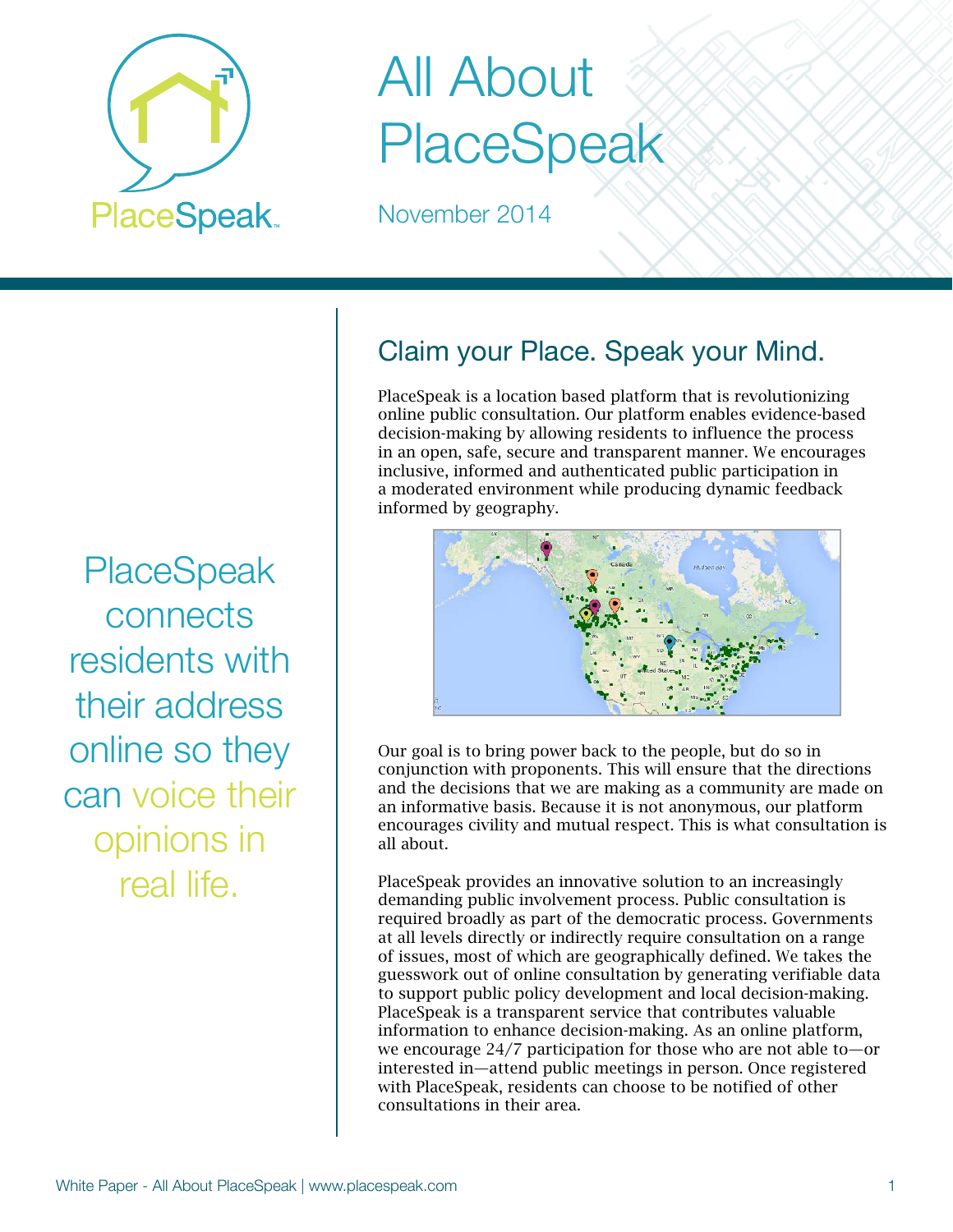**PlaceSpeak** allows participants to enter authentic conversations with topic proponents.

#### What makes PlaceSpeak unique

PlaceSpeak provides tools for online public consultation that overcome many of the current shortcomings of traditional methods. Our unique feature is geo-authentication. In simple terms, we focus on participants geographic location. This means that in whatever form consultation takes—whether it's polls and surveys or discussion forums—it is based on your neighbourhood, and your place within it. There is nothing else out there online that ties residential location to public engagement.

Depending on the nature of the consultation, proponents want to know that the people that they are talking to are the ones that are affected. For example, if it is a real-estate development that is going to affect people in a specific neighbourhood, the developer will want to know if they are hearing from residents in that area. Our location-based technology enables and encourages inclusive, informed resident participation in policy development and decisionmaking. By connecting participants' online identities to the real world, PlaceSpeak enables people to genuinely affect outcomes of decisions in their neighborhoods.

When participants register they are geo-verified as being residents of their neighbourhood. By signing up and being verified, our members have proven that they are real people. Additionally, as they are authenticated by the platform; their comments are not anonymous. As a result, there is a disincentive to spam or post unproductive comments. So when people connect with topics, the consultations are more meaningful.

PlaceSpeak also leverages the "network-effect" to encouraging civic engagement, notifying residents of relevant consultations in their area and providing them with the opportunity to contribute direct, meaningful feedback.

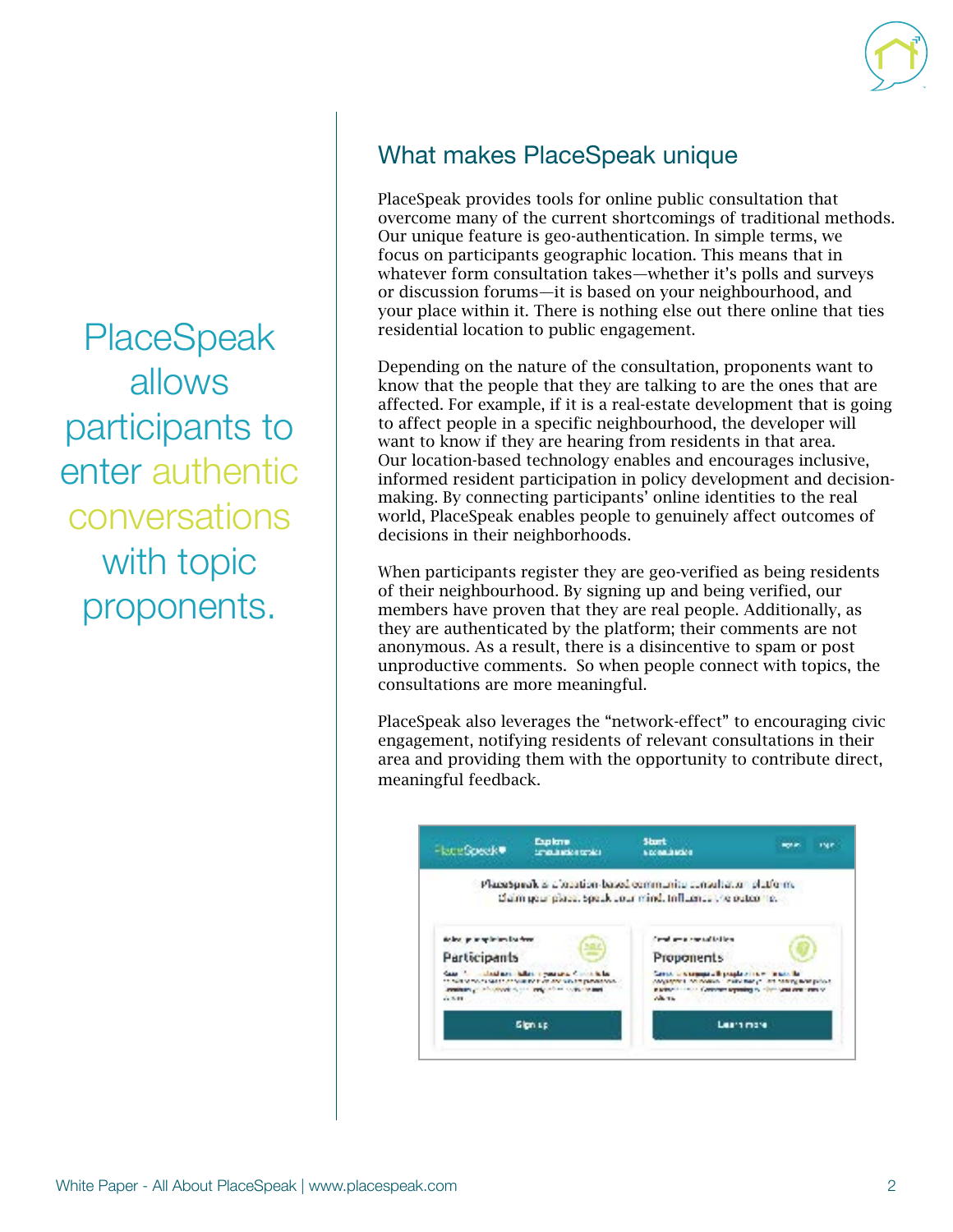

#### How PlaceSpeak works

PlaceSpeak works by authenticating people to their residential addresses. We use a simple—yet secure—digital identity verification process to authenticate participants to their residential address.

When participants sign up, they are asked to verify that they are who they say they are and live where they say the live. Once validated, they can connect with local issues to keep informed, speak your mind and know that you're making an impact. This allows residents to enter authentic conversations or consultations with topic proponents.

## The Benefits of PlaceSpeak *For participants*

PlaceSpeak is a bi-directional mode of communicating with participants, generating meaningful consultation as it closes the gap between citizens and their government. Near real-time communication and freedom from the constrictions of time and place all lend to the ease of availability of information to you and decision-makers.

By connecting their digital identity to the real world, PlaceSpeak transforms the way residents interact with "location-based issues" through facilitating conversations relative to proximity. It enables people to connect with the decision-makers of their city and provide feedback to local governments, property developers, and locationbased corporations on issues happening in their neighborhood.

PlaceSpeak provides residents with a chance to learn about, and speak their minds about issues that affect them locally. It provides a simple means of locating information regarding your neighbourhood, as well as large-scale issues that affect the entire city. It also provides a platform for residents to speak their mind regarding issues taking place in their neighbourhood.

With PlaceSpeak, residents can engage with topics from the comfort of their workplace or home, in a forum where they feel secure. This allows participants to make decisions based on shared goals and common interests, fostering a sense of community and ownership.

**PlaceSpeak** promotes efficiency and effectiveness by reducing transaction costs.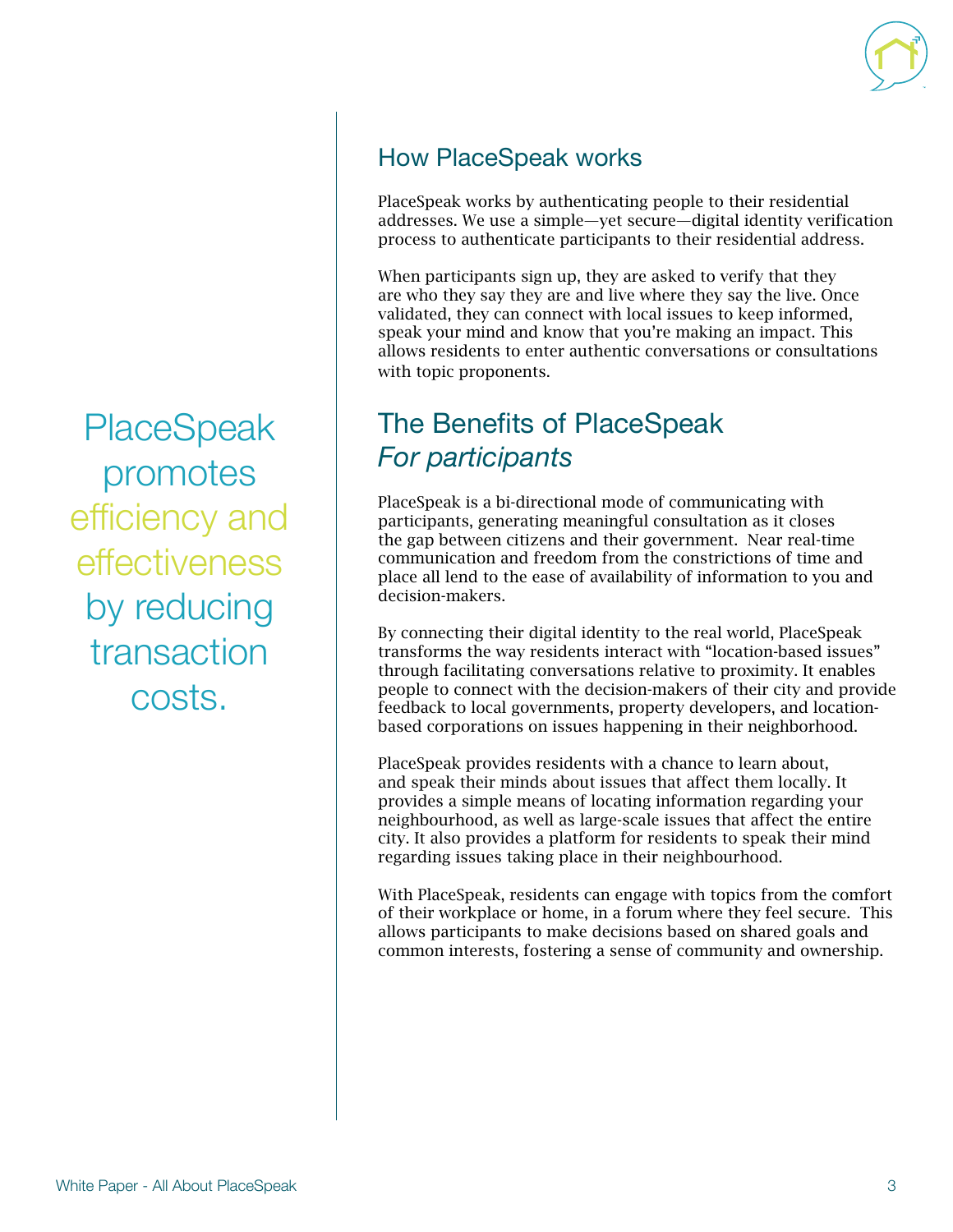"Building community in Fort St. John is critical to our success. **PlaceSpeak** has made a meaningful and measurable difference in our capacity to engage our citizens, explore new ideas and generate valuable information for decision makers."

– Lori Ackerman, Mayor, City of Fort St. John - "BC's Energy Capital"

## *For proponents*

PlaceSpeak is a cost-effective tool designed to help achieve local objectives, promote informed outcomes, and foster longterm engagement with the neighbourhood and community. PlaceSpeak offers a mechanism to effectively engage residents and participants digitally, bringing online activity from passive to active, and has the potential to reach a larger, more diverse, and representative sample of respondents.

Unlike closed panel discussions, email or surveys, PlaceSpeak builds instant trust through dynamic, real-time and transparent dialogue among verified participant. The online platform enables and encourages inclusive, informed participation, policy and decision-making. Proponents are able to create an issue for something they wish to foster awareness or discussion of. They can then connect and consult with residents within specifically defined areas to solicit feedback and seek authenticated support for their proposed projects.

PlaceSpeak is a value-added tool for proponents looking for a way to get residents to interact and engage with their websites and consultations. We offer the ability to increase traffic on organization websites and social media channels via 3rd party widget and social media integration.

Proponents can be any organization that is seeking to engage with the public on issues that are linked to geographical location; including community and transportation planning, infrastructure and resource development, school, community, parks & recreation, and rezoning and development permits. When you need to know what a community needs, wants, thinks or expects, PlaceSpeak informs your decision-making with real-time, geo-accurate data.

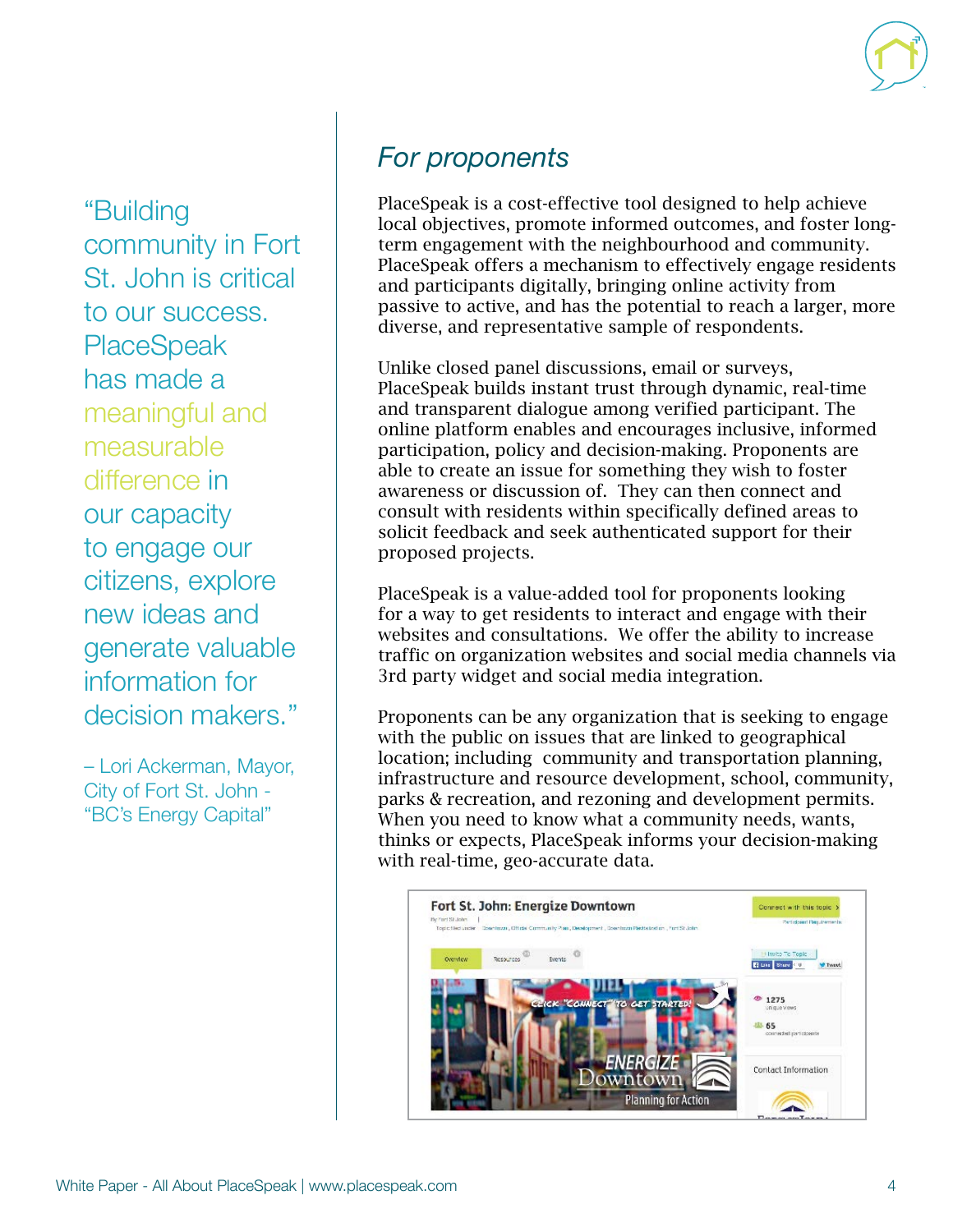We have identified four basic categories based on their use of conventional consultation methods:

1. Local governments: Includes cities, towns, villages, regional districts, unincorporated areas and tribal councils and the service areas within those organizations (e.g. engineering, planning, education, health & community services, emergency operations, police, fire).

2. Public and Regulated Agencies: Includes—but is not limited to—agencies, federal and provincial government ministries and crown corporations, public/private partnerships with responsibilities in the public transit, universities and colleges, emergency services, health, transportation, utility, housing, and insurance sectors.

3. Private-Sector Firms: Includes development corporations and other professional members of the real estate sector involved in land use decisions that require public consultation, resource sector & infrastructure management.

4. Location-based Organizations: Includes private/public entities including rate-payer groups and communitybased organizations.

PlaceSpeak also offers the ability for third party applications and websites to verify the location of its users, through a geographic digital identity authentication application programming interface or GeoID API. Called PlaceSpeak Connect, this interface tests a user's address or location against a predetermined area of interest, producing geographically relevant results. This may be of s interest to organizations who want to be informed by the location of third party survey respondents, or to authenticate online petition 'signatures.'

**Proponents** can be any organization that is seeking to engage with the public on issues that are linked to geographical location.